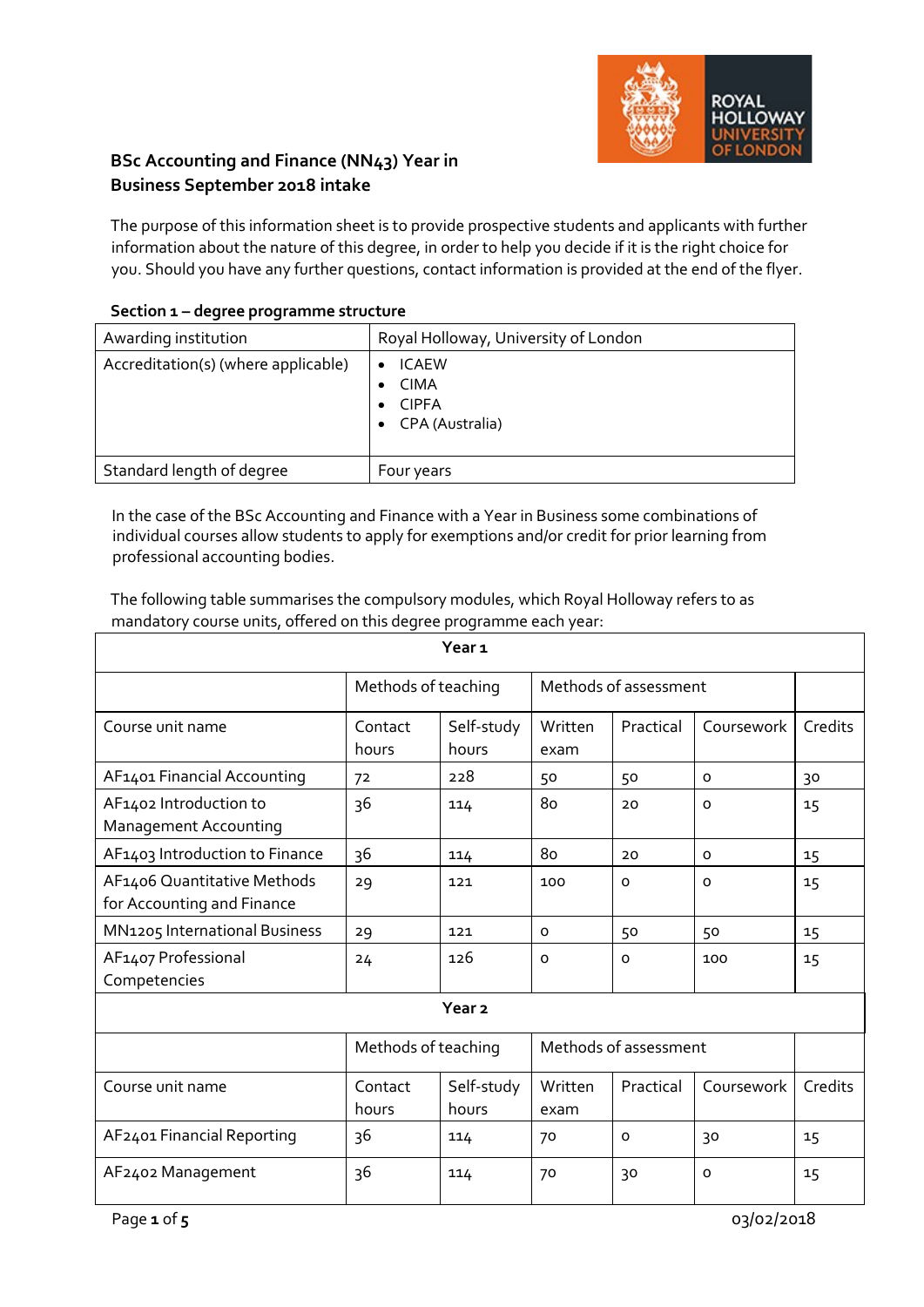

| Accounting for              |                   |     |    |          |    |    |
|-----------------------------|-------------------|-----|----|----------|----|----|
| Performance and Decision    |                   |     |    |          |    |    |
| Making                      |                   |     |    |          |    |    |
| AF2403 Corporate Finance    | 38                | 112 | 70 | $\Omega$ | 30 | 15 |
| MN2205 Strategic Management | 29                | 121 | 0  | 50       | 50 | 15 |
| MN2425 Managerial Economics | 29                | 121 | 75 | 5        | 20 | 15 |
| MN2545 Business Information | 30                | 120 | 70 | O        | 30 | 15 |
| Systems for Accounting and  |                   |     |    |          |    |    |
| Finance                     |                   |     |    |          |    |    |
|                             |                   |     |    |          |    |    |
|                             | Year <sub>3</sub> |     |    |          |    |    |
|                             | .                 |     | .  |          |    |    |

|                                                  | Methods of teaching |                     |                 | Methods of assessment |            |                |
|--------------------------------------------------|---------------------|---------------------|-----------------|-----------------------|------------|----------------|
| Course unit name (30 credit full<br>unit course) | Contact<br>hours    | Self-study<br>hours | Written<br>exam | Practical             | Coursework | <b>Credits</b> |
| <b>MN3511 Year in Business</b>                   |                     |                     |                 |                       | 100%       | 30             |

| Year 4                                                           |                     |                     |                 |                       |            |         |
|------------------------------------------------------------------|---------------------|---------------------|-----------------|-----------------------|------------|---------|
|                                                                  | Methods of teaching |                     |                 | Methods of assessment |            |         |
| Course unit name                                                 | Contact<br>hours    | Self-study<br>hours | Written<br>exam | Practical             | Coursework | Credits |
| AF3401 Advanced Financial<br>Reporting                           | 38                  | 112                 | 70              | o                     | 30         | $15 \,$ |
| AF3402 Management<br>Accounting for<br><b>Strategic Analysis</b> | 38                  | 112                 | 70              | $\circ$               | 30         | 15      |
| AF3403 Investment Management                                     | 38                  | 112                 | 70              | $\Omega$              | 30         | $15 \,$ |
| AF3409 Ethics for Accounting<br>and Finance                      | 29                  | 121                 | 70              | o                     | 30         | 15      |

The third year of this degree programme will be spent on a work placement. Students are supported by their academic department and the Royal Holloway Careers Service to find a suitable placement. However, Royal Holloway cannot guarantee that all students who are accepted onto this degree programme will secure a placement, and the ultimate responsibility lies with the student. You will need to achieve an agreed level of academic performance to proceed onto, or remain on, a placement. On the BSc Accounting and Finance with a Year in Business you must take and pass the mandatory non-condonable courses in Years 1 and 2. This year forms an integral part of the degree programme and students will be asked to complete assessed work. The mark for this work will count towards the degree. Students must pass the Year in Business course to qualify for the degree title "Year in Business".

Page **2** of **5** 03/02/2018 In addition to these mandatory course units, there will be a number of optional course units available during the course of your degree. The following table lists a selection of optional course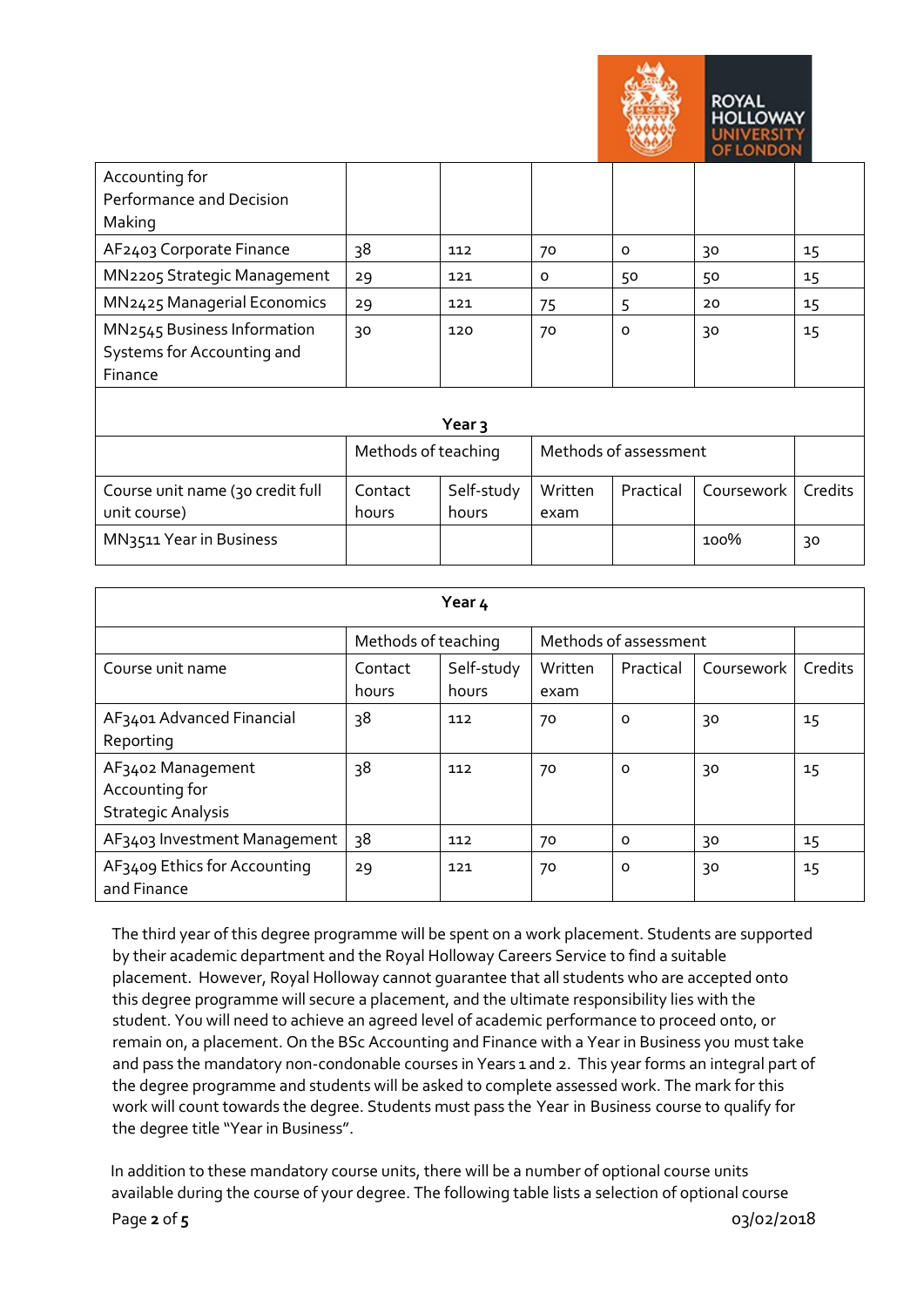

units that are likely to be available. Please note that although the

College will keep changes to a minimum, new units may be offered or existing units may be withdrawn, for example, in response to a change in staff. You will be informed if any significant changes need to be made.

| Year <sub>1</sub>                                                                | Year <sub>2</sub>                           | Year <sub>3</sub>                                                  |
|----------------------------------------------------------------------------------|---------------------------------------------|--------------------------------------------------------------------|
| AF1404 Business Law                                                              | AF2404 Audit and Assurance                  | AF3405 Communication and<br>Impression Management in<br>Accounting |
| MN1125 Economic and Social<br><b>Foundations of Sustainable</b><br>Organisations | AF2406 Principles of UK<br>Taxation         | AF3406 Taxation: Economics,<br>Policy and Practice                 |
| MN <sub>1305</sub> Markets and<br>Consumption                                    | MN2305 Marketing Strategy in<br>Context     | MN <sub>3045</sub> International<br><b>Financial Reporting</b>     |
|                                                                                  | MN <sub>2325</sub> Digital Marketing        | AF3410 Contemporary issues<br>in Accounting and Finance            |
|                                                                                  | MN <sub>2505</sub> Operations<br>Management | MN3311 Dissertation                                                |
|                                                                                  | MN3145 Multinational<br>Enterprise          | MN3325 Global Marketing                                            |
|                                                                                  | MN2165 The Global Economy                   | MN <sub>3455</sub> Advertising and<br>Promotions                   |
|                                                                                  | MN2615 Fundamentals of<br>Entrepreneurship  | MN3545 Project Management                                          |
|                                                                                  |                                             | MN3515 Business Data<br>Analytics                                  |
|                                                                                  |                                             | BI5501 Enterprise Systems<br>Management                            |
|                                                                                  |                                             | MN3205 Emerging Markets                                            |
|                                                                                  |                                             | MN3215 Asia Pacific Business                                       |

As part of your degree programme you may be required to complete a course to develop your study skills, for example a course in academic writing skills. Courses such as these often do not carry credit but passing the course may be a requirement to progress to the next year of study.

#### **Section 2 – degree programme costs**

| $H/EU$ tuition fee 2018/19*<br>£9,250 |
|---------------------------------------|
|---------------------------------------|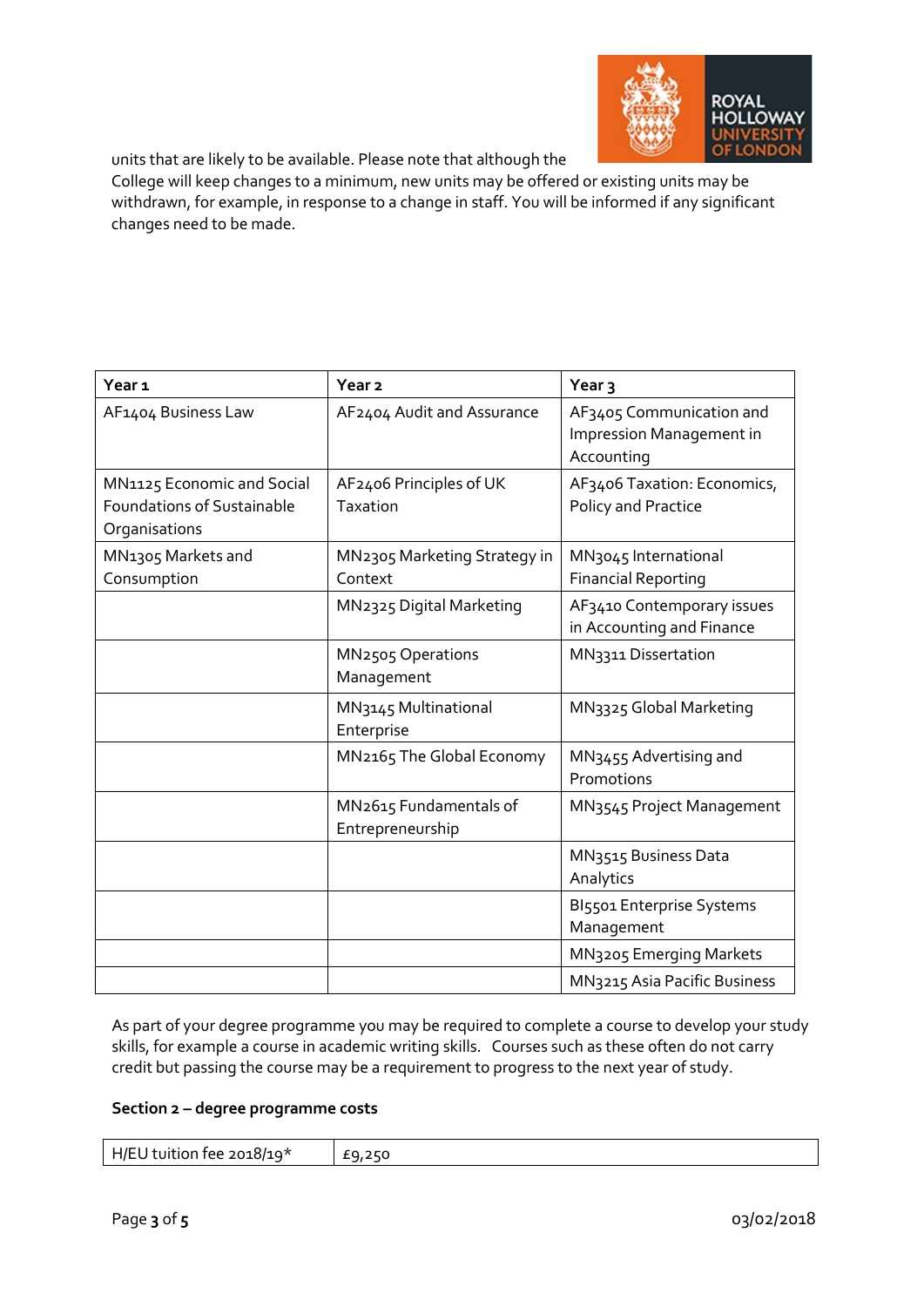|                                                                 | 112121771                                                                                                                                                                                         |
|-----------------------------------------------------------------|---------------------------------------------------------------------------------------------------------------------------------------------------------------------------------------------------|
| H/EU tuition fee for Year in<br>Business (Year 3) 2018/19*      | 20% of the tuition fee                                                                                                                                                                            |
| Overseas tuition fee<br>$2018/19**$                             | £17,500                                                                                                                                                                                           |
| Overseas tuition fee for year in<br>Business (Year 3) 2018/19** | 20% of the tuition fee                                                                                                                                                                            |
| Other essential costs                                           | Costs incurred by students while on a Year in Industry/Business vary<br>depending on the nature and location of the placement. For further<br>information please contact our Student Fees Office. |

\*The fees shown are for the 2017/18 academic year and are for reference purposes only. Current information available (October 2017) means that we expect the tuition fee for UK and EU undergraduates starting their degrees in 2018 to be £9,250. The UK Government has also announced that EU students starting an undergraduate or postgraduate taught degree in 2018/19 will pay the same level of fee as a UK student for the duration of their degree.

\*\* Fees for international students may increase year-on-year in line with the rate of inflation. Royal Holloway's policy is that any increases in fees will not exceed 5% for continuing students.

There is a different tuition fee for a year spent abroad or working in industry. For further information on tuition fees please se[e Royal Holloway's Terms & Conditions.](https://www.royalholloway.ac.uk/studyhere/undergraduate/applying/admissionspolicy.aspx)

\*\*\*These estimated costs relate to studying this particular degree programme at Royal Holloway. General costs such as accommodation, food, books and other learning materials and printing etc., have not been included, but further information is available on our website.

## **Section 3 – useful vocabulary**

We understand some of the terminology used in this document may be new to you, and may differ from that used by other universities. To help with this, we have provided a brief description for some of the most important terminology:

*Degree programme* – Also referred to as 'degree course' or simply 'course', these terms refer to the qualification you will be awarded upon successful completion of your studies.

*Course unit* – Also referred to as 'module', this refers to the individual units you will study each year to complete your degree programme. Undergraduate degrees at Royal Holloway comprise four full units, or a combination of full and half units, to the value of 120 credits per year. Mandatory course units must be taken by every student on the relevant degree programme. Some of these mandatory course units must be passed for progression or a particular degree title. On some degree programmes a certain number of optional course units must be passed for a particular degree title. *H/EU* – Different categories of students pay different levels of tuition fees. H/EU stands for students with Home or European Union fee status.

*Overseas* – Non-EU students are liable to pay the overseas rate of tuition fees, and are sometimes also referred to as international students.

## **Section 4 – contact information**

If you have any further questions, you can contact the Admissions team by email at study@royalholloway.ac.uk.

Please note that this information is final at the time of publication 03/02/2018 and supersedes any previous information provided in publications or on Royal Holloway's website.